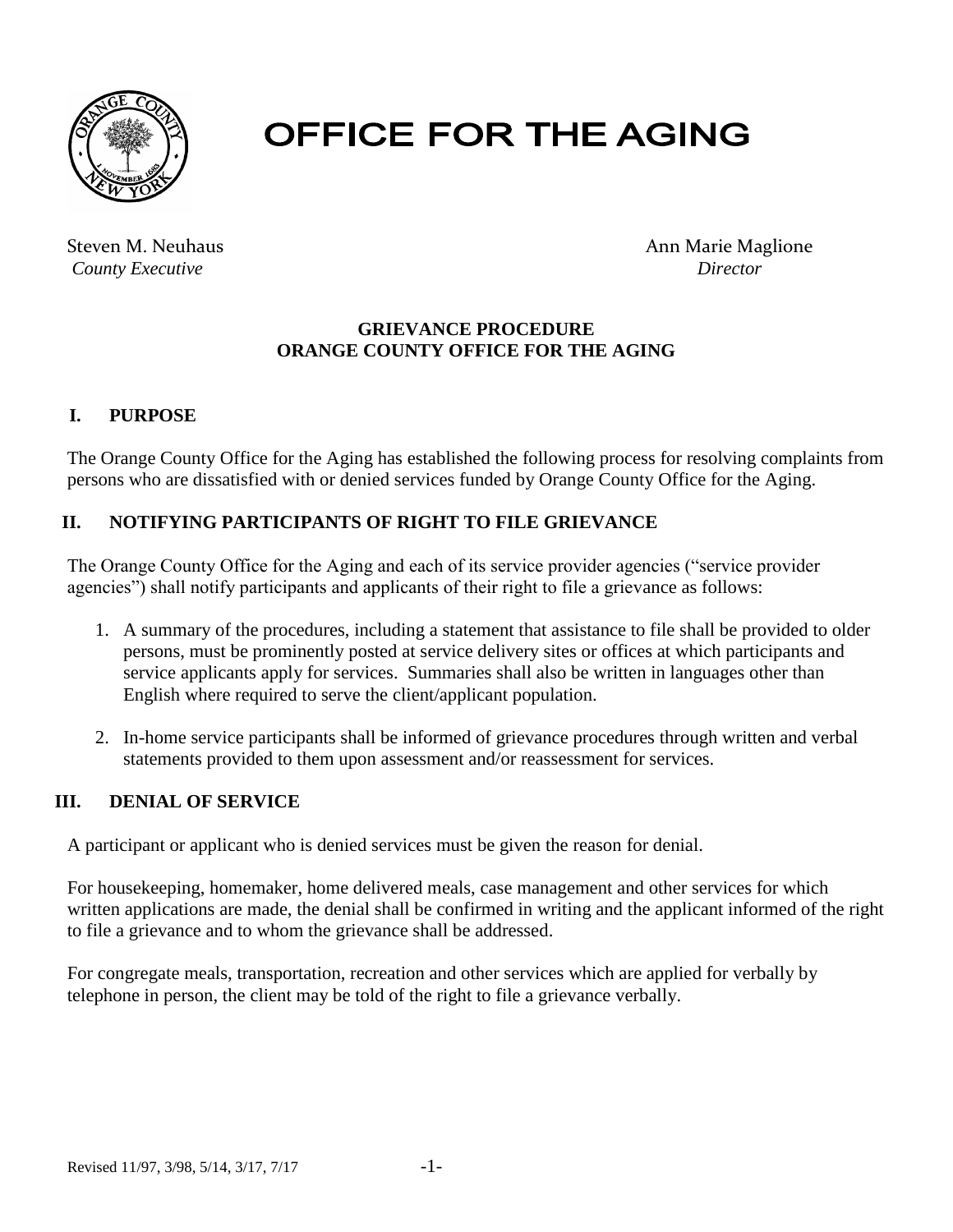# **IV. GRIEVANCE PROCESS**

### *Filing of Grievance:*

- 1. Participants must submit their grievance in writing to the Orange County Office for the Aging Assistant Director.
- 2. The grievance should be filed within thirty (30) days of denial, reduction or termination of services or of the event or circumstances with which the participant is dissatisfied.
	- a. The grievance should be filed on the form entitled "COFA 42 COMPLAINT LETTER FORM," which can be provided by the Orange County Office for the Aging. The form shall include a written statement setting forth in detail the date, time and circumstances that are the basis of the complaint.

#### *Investigation and Response to Grievance:*

- 1. The Assistant Director will research the nature of the complaint with both the individual and the other persons involved in the action(s) complained of or in the denial of services.
- 2. The Assistant Director shall review all pertinent facts and/or documents, shall determine whether the agency's actions were made in accordance with lawful procedures (that is, consistent with applicable Older Americans Act and or State laws, regulations and policies) and supported by facts.
- 3. The Assistant Director shall prepare and send a written response to the grievant and to the Orange County Office for the Aging Director within fifteen (15) days after the grievance is filed. The response shall set forth the circumstances relating to the grievance, the action requested by the grievant, the findings of the Assistant Director, a proposed remedial action, if any, and reason(s) for and facts relied on, for determination.

# *Please note:*

*No remedial action is required if after review of the grievance the Assistant Director finds any of the following:*

- *a) services are denied because of funding restrictions,*
- *b) ineligibility,*
- *c) the hours or location of the program have changed,*
- *d) services are no longer needed as determined by reassessment, or*
- *e) services are terminated due to the client's disruption to the program.*

*This listing of reasons is not all inclusive. It illustrates and provides guidance on the most probable reasons for the Assistant Director's decision not to take future action on a particular grievance.*

# **V. APPEAL OF INITIAL RESPONSE/DESCISION**

If the grievant is not satisfied with the determination of the Assistant Director:

1. The grievant may initiate a request for subsequent review by the Orange County Office for the Aging Director within twenty (20) calendar days following the receipt of notification by the Assistant Director.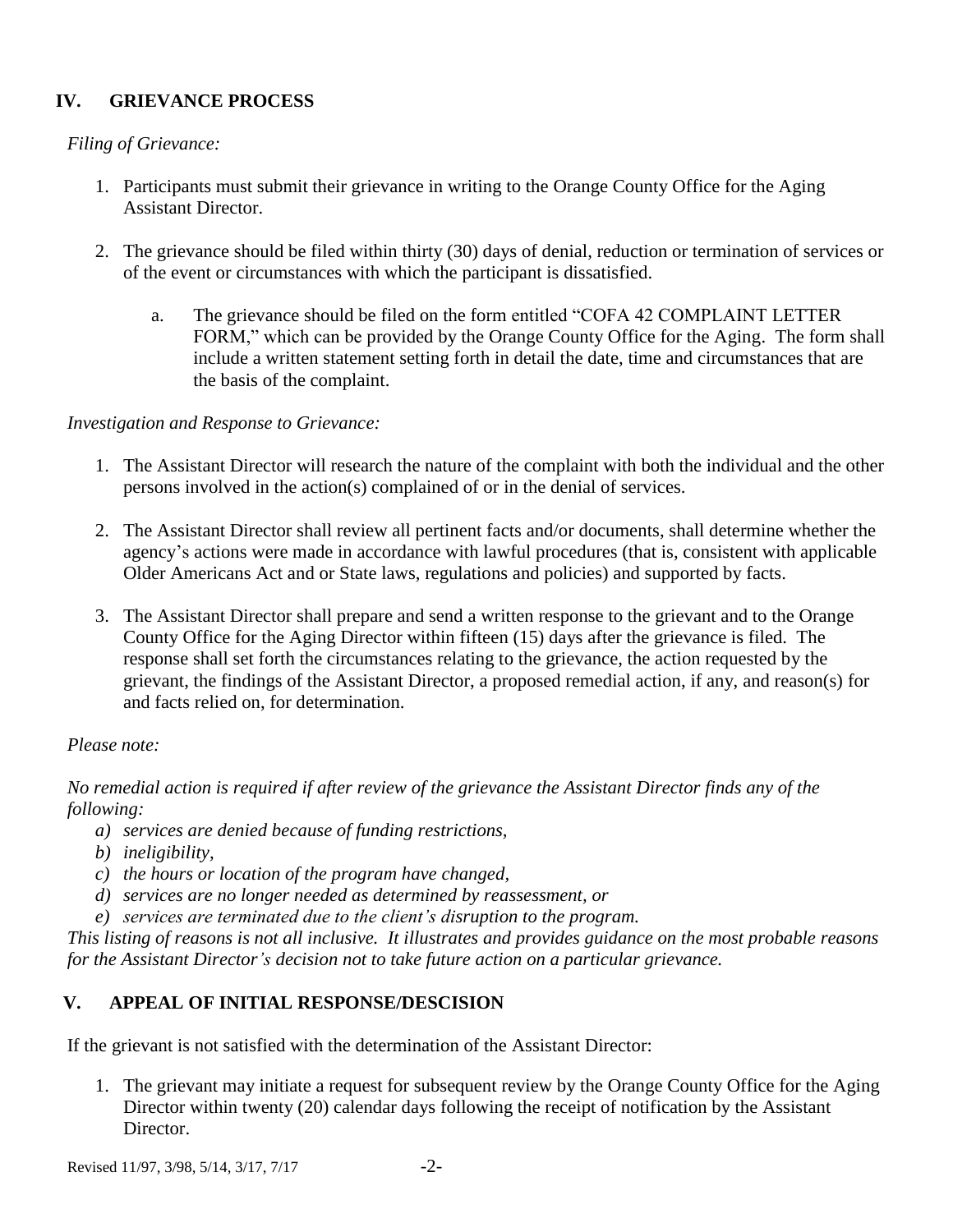- 2. The Orange County Office for the Aging Director will review the materials associated with the grievance to ensure that the pertinent policies and procedures have been applied and followed. If necessary, the Director will meet with the grievant to allow them the opportunity to present information about the grievance.
- 3. If the Orange County Office for the Aging Director finds that all policies and procedures have been followed, the decision will stand. The decision may be overturned if the Director finds that proper policy and procedures have not been followed. This subsequent review shall be completed within forty-five (45) days of the receipt of the request to review the Director's decision. The grievant will be notified of the final ruling by mail.

### **VI. RECORD KEEPING**

The Orange County Office for the Aging shall keep a file for six years of all relevant documents and records. This shall include at minimum: the initial grievance; any investigative reports; any written response submitted by the Office for the Aging or other service provider agency; any documents or the records submitted by any party; the written initial response of the Office for the Aging; and if applicable, the notice to the grievant of the right to appeal.

### **VII. CONFIDENTIALITY**

No information, documents or other records relating to a grievance shall be disclosed by program staff or volunteers in a form that identifies the grievant without the written informed consent of the grievant, unless the disclosure is required by court order or for program monitoring by authorized agencies.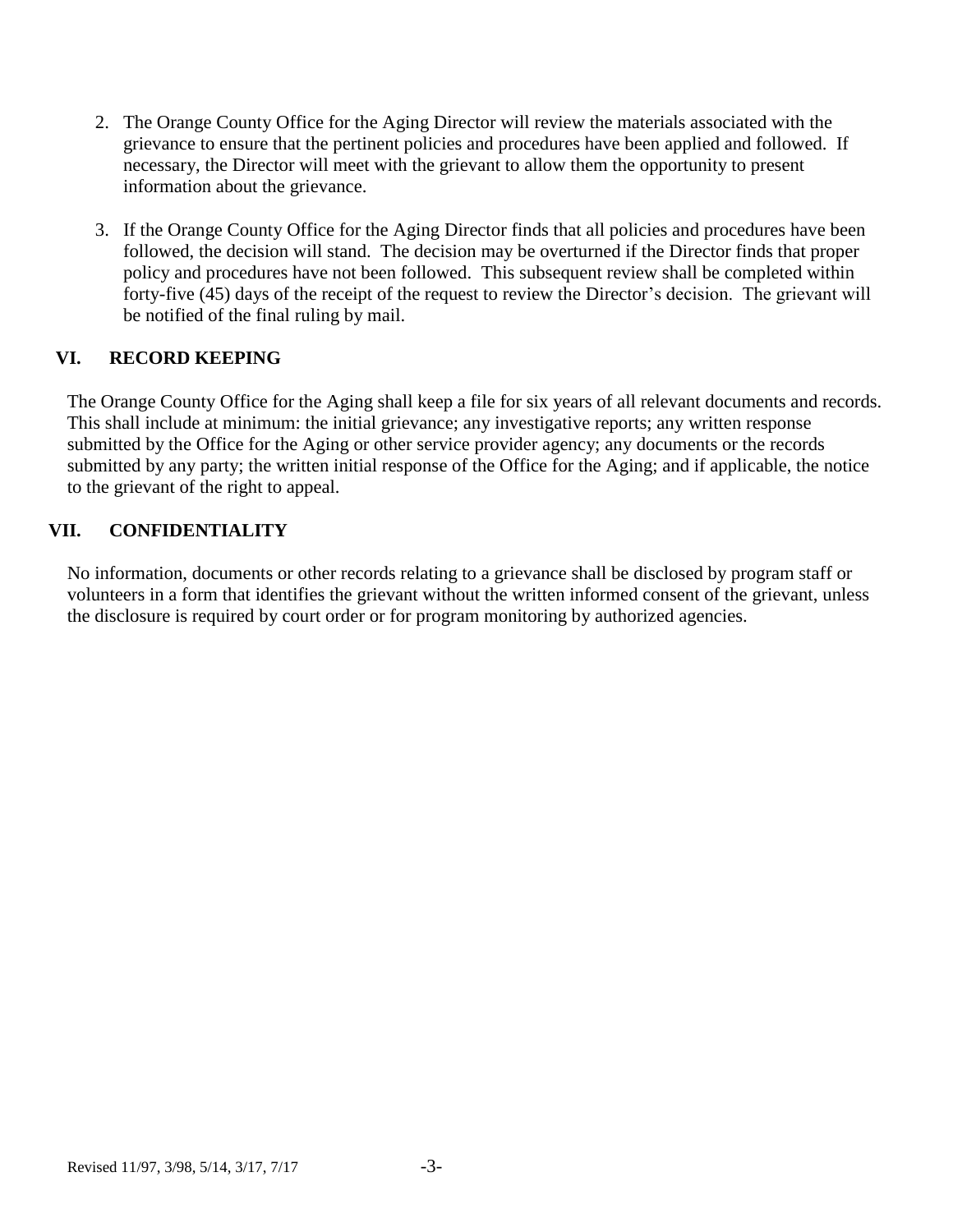

# OFFICE FOR THE AGING

| Steven M. Neuhaus       | Ann Marie Mag |
|-------------------------|---------------|
| <b>County Executive</b> | Director      |

Ann Marie Maglione

#### **ORANGE COUNTY OFFICE FOR THE AGING COMPLAINT LETTER FORM**

|                                                                                                       | Date: $\frac{1}{\sqrt{1-\frac{1}{2}}\cdot\frac{1}{2}}$ |
|-------------------------------------------------------------------------------------------------------|--------------------------------------------------------|
| Orange County Office for the Aging<br>40 Matthews St, Suite 305<br>Goshen, NY 10924                   |                                                        |
| <b>Attention: Assistant Director</b>                                                                  |                                                        |
| I am writing to request a review of the following grievance:                                          |                                                        |
| I was denied service (Name and date of service _________________________________                      |                                                        |
| I am not satisfied with the quality of service or activity provided by your agency or by your service |                                                        |
| I have the following grievance (describe in detail) _____________________________                     |                                                        |
|                                                                                                       |                                                        |
|                                                                                                       |                                                        |
|                                                                                                       |                                                        |
|                                                                                                       |                                                        |
|                                                                                                       |                                                        |
| Please respond to:                                                                                    |                                                        |
|                                                                                                       |                                                        |
|                                                                                                       |                                                        |
|                                                                                                       |                                                        |
|                                                                                                       |                                                        |

#### **THIS FORM MUST BE FILED WITHIN 30 CALENDER DAYS OF THE EVENT OR ACTION UNLESS YOU ARE GRANTED AN EXTENSION FOR GOOD CAUSE.**